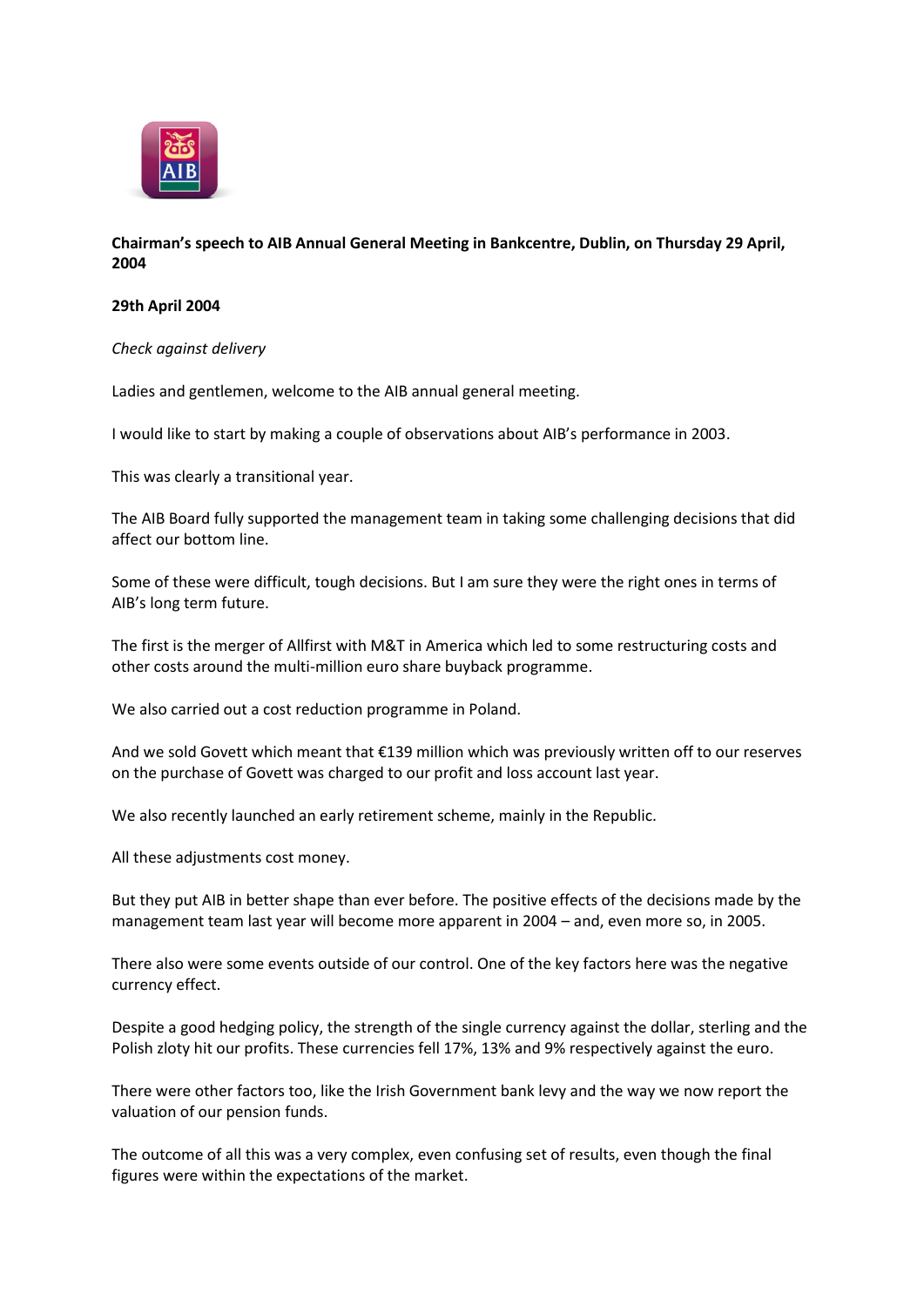The reaction to the results was disappointing to the board - and our share price did drop.

But I would stress that on price to earnings ratio basis, AIB's performance in 2003 was broadly in line with those of other banks, particularly those in the UK.

It is important to focus on the underlying operating performance of the group.

Across our divisions this performance was well up on 2002 levels and AIB made great headway in terms of loans and deposits while our asset quality remains very strong.

The AIB Board understands the unusual circumstances of 2003.

We know the scale of AIB's business success on the ground in 2003. And the prospects for this year….

And that's we why we recommended dividend payments 10 per cent higher than before.

The important, positive news I have to report today, is that momentum is continuing to grow.

In a few minutes you will see a video which shows just some of the progress AIB is making with its customer relationship strategy.

AIB's business has made a strong start to this year.

We have a solid pipeline of business in each of our operating divisions.

Just last week, our Polish operation, BZWBK, announced a strong first quarter performance with profit after tax up 166% on the same quarter in 2003.

And M&T Bank, our US regional banking partner, has reiterated its guidance for 2004 earnings growth at its recent first quarter earnings release.

We are set to record double-digit earnings growth in our operating divisions in 2004.

And mid-single digit growth in underlying adjusted earnings per share.

2003 was a challenging, maybe even a difficult, year.

But if you examine it closely, it's clear the underlying business has been strengthening and expanding.

AIB will continue to grow in the long term. It's a good place to have your money invested now and in the future.

Ends

For further information please contact:

Alan Kelly

Head of Group Investor Relations